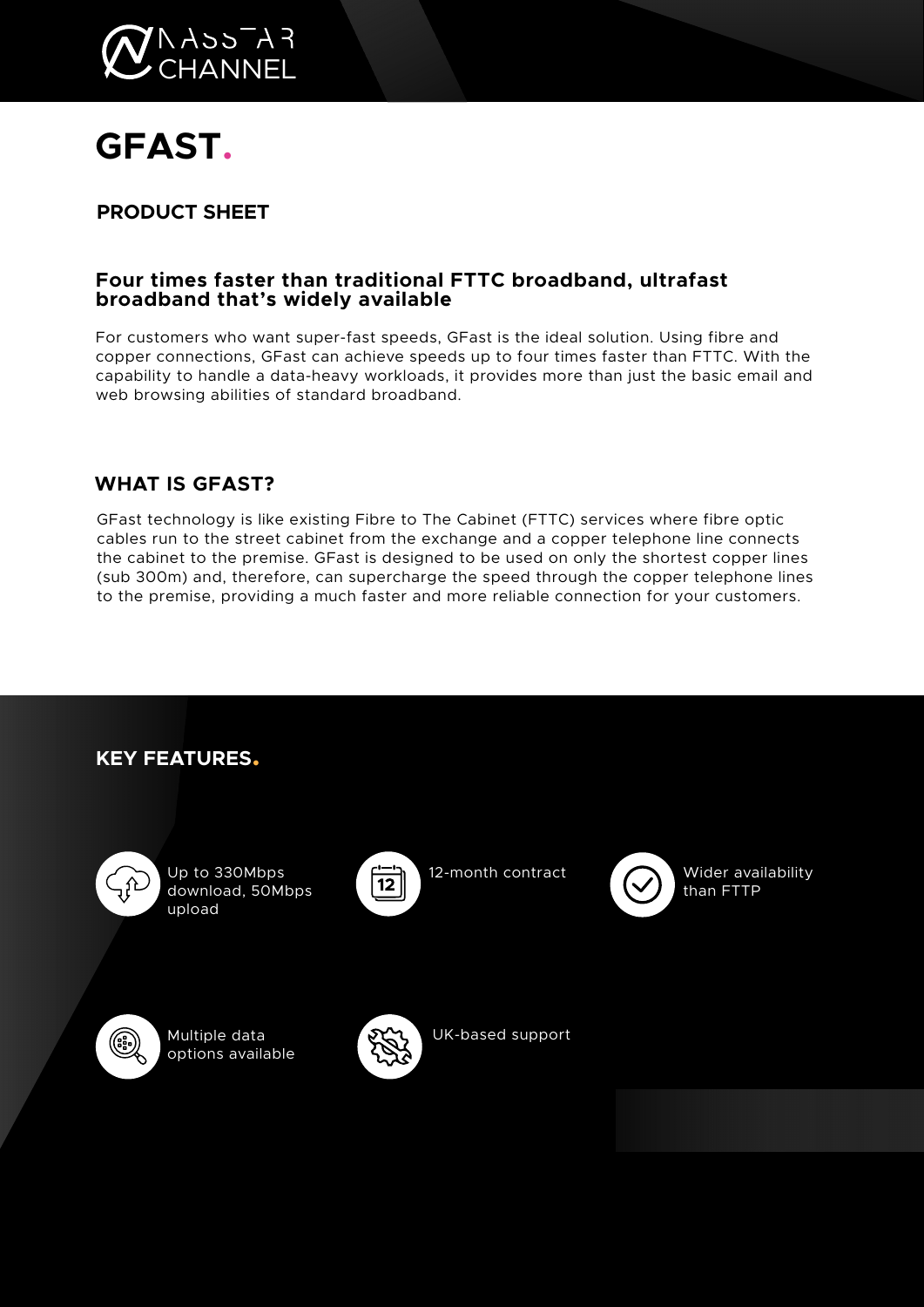## **HOW IT WILL BENEFIT YOUR CUSTOMERS?**



## **Fastest speeds available**

Up to 330Mbps download and 50Mbps upload speeds mean no matter what the requirements, GFast is the perfect option.



#### **Reliable connectivity**

99.9% availability across the entire network, with specialist teams dedicated to proactive line monitoring.



#### **Improved availability**

Currently available in 2.8 million premises across the UK, GFast is available in many areas where FTTP may not be yet.

## **HOW IT WILL BENEFIT YOUR BUSINESS.**



### **Resourceful partner portal**

Full access to campaign support, product collateral and training materials.



### **UK-based support**

Dedicated account management and professional services support tailored to your business needs.